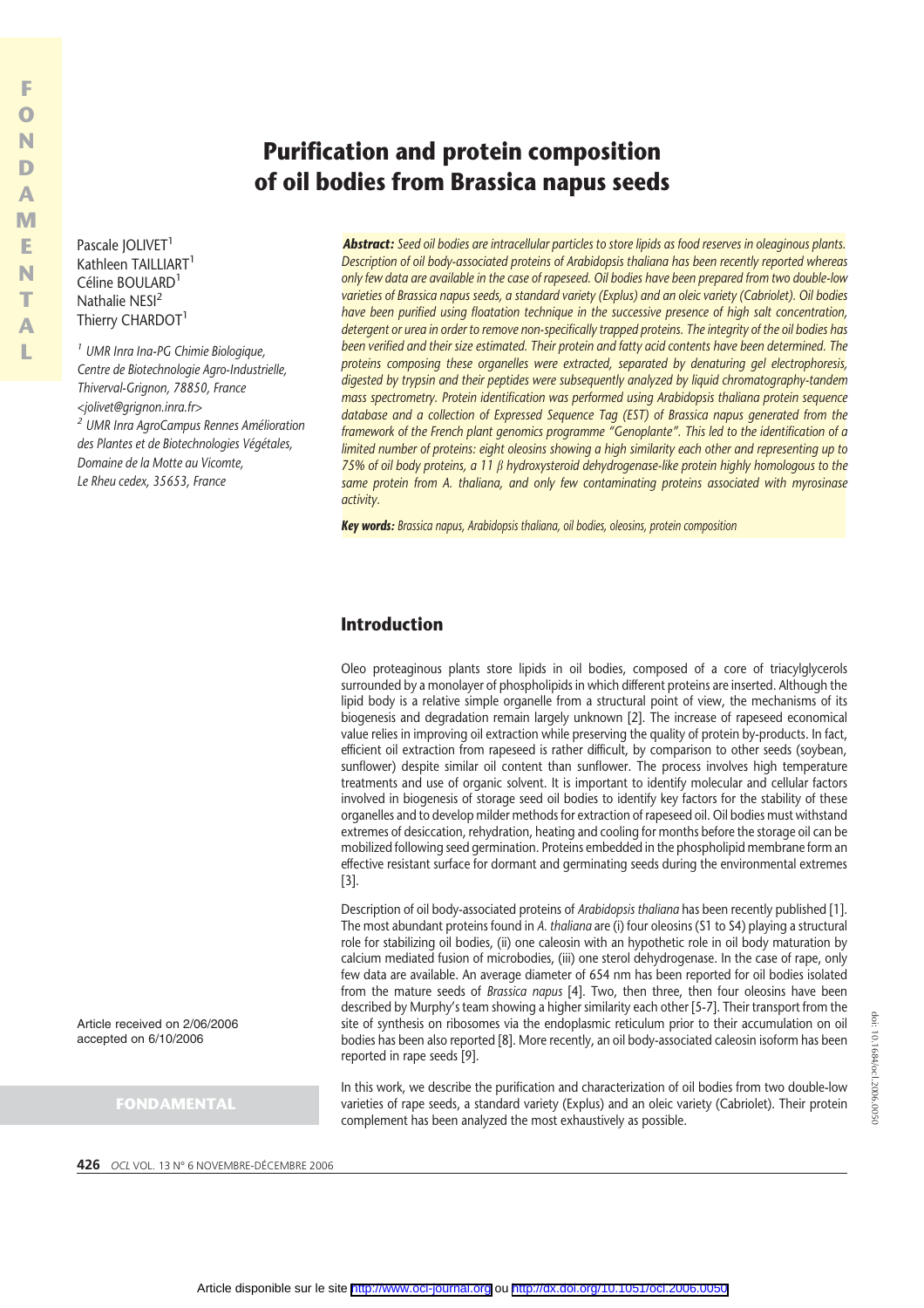# **Material and methods**

### *Seeds*

Mature seeds of *Brassica napus* (hybrid Explus and variety Cabriolet) were a generous gift of Monsanto (Saint-Louis, Missouri, USA). They were characterized by their fresh weight, dry weight and apparent volume estimated by counting the number of seeds filling the same volume of 15 mL.

### *Oil body purification and characterization*

### *Purification*

Oil bodies were purified as described by Tzen *et al*. [10] by floatation using six successive centrifugation steps (10,000 × *g*, 4 °C, 30 min) in a Kontron Ultracentrifuge equipped with a swinging-bucket rotor. In a typical oil body preparation, 300 mg of fresh weight of seeds were ground 3 times for 30 sec in 5 mL of 10 mM sodium phosphate buffer pH 7.5 containing 0.6 M sucrose (buffer 1) with a glass Potter and a teflon plunger driven by a Heidolph motor (rate 7). The sample was cooled on ice between each grinding cycle, and the potter was rinsed by 5 mL of buffer 1. The homogenate was overlaid by one volume of 10 mM sodium phosphate buffer pH 7.5 containing 0.4 M sucrose (buffer 2) and spun. The oil pad on top was collected and dispersed in 10 mL of 5 mM sodium phosphate buffer pH 7.5 containing 0.2 M sucrose and 0.1% (v/v) Tween 20. The emulsion was overlaid by one volume of 10 mM sodium phosphate buffer pH 7.5 and spun. The oil body fraction was resuspended in 10 mL of buffer 1 additionally containing 2 M sodium chloride, overlaid by one volume of 10 mM sodium phosphate buffer containing 0.25 M sucrose and 2 M sodium chloride and spun. The oil body fraction was resuspended in 5 mL of 7 M urea and left on a shaker (60 rpm) at 20 °C for 10 min. Then the suspension was placed in centrifuge tubes, overlaid by one volume of 10 mM sodium phosphate buffer pH 7.5 and spun. The oil body fraction was resuspended in 5 mL of buffer 1 and then mixed for 10 min at 20°C with 5 mL of hexane. After centrifugation and removal of the upper hexane layer, the oil body fraction was collected and resuspended in 5 mL of buffer 1. In a last step, the resuspension was overlaid by one volume of buffer 2 and centrifuged. The oil body fraction on top was collected (OB), resuspended in a minimal volume of buffer 1 and stored a 4 °C till further use.

### *Microscopy*

Nile red (Molecular Bioprobe, Montluçon, France, solution at 1mg mL–1 in acetone) was added to an aliquot of oil body suspension ( $1/10$ ,  $v/v$ ). After 1 h incubation at 20 °C, oil bodies were observed at 1000x focus through WIG or WB filters (for fluorescence) with an Olympus BX 51 light microscope equipped with 100 X oil immersion objective. Images were recorded using the Photometrics Cool SNAP software. Oil bodies were also dropped on a copper grid covered with a carbon film after negative staining using 3% phosphotungstic acid and observed by electronic microscopy (JEOL JEM-100S equipment operating at 80 kV under low illumination).

#### *Light scattering*

Oil bodies were diluted in water (generally 10 µL of purified fraction in 500 µL), and their hydrodynamic diameter was determined using a Malvern HPPS particle sizer. We used a lipid particle refraction index equal to 1.46, as determined by Michalski *et al.* [11] for milk fat globules. Experiments were performed at 20 °C in a quartz cuvette. Measurements were repeated 3 to 10 times. Standard latex particles (200 nm, Nanospheres, Duke Scientific, Palo Alto, USA) were dissolved in Milli Q grade ultrapure water (Millipore Corp, Molsheim, France) and used to check measurement accuracy.

## *Lipid extraction and quantification of seeds and oil bodies*

Overall fatty acid composition and quantity were determined by gas chromatography. The method is based on the transmethylation of acylated and free fatty acids [12].

One seed (near 5 mg) was ground in 1 mL of 2.5% (v/v) sulfuric acid in methanol containing 100 µg of heptadecanoic acid. The sample was heated for 90 min at 80 °C making sure that no evaporation of solvent occurs. After the addition of 450  $\mu$ L of hexane and 1.5 mL of water, fatty acid methyl esters were extracted into the organic phase by vigorous shaking. The tubes were centrifuged at low speed (500 *g* for 5 min) to help the two-phases separation. The organic upper phase was diluted ( $1/10$ ) and  $1 \mu$ L was analyzed by gas chromatography using a Girdel 30 chromatograph with a moving needle-type injector at 250°C and a bonded silica capillary column with a stationary phase of 90% biscyanopropyl – 10% cyanopropyl siloxane (30 m x 0.25 mm I.D., 0.25  $\mu$ m film thickness, SP-2380 from Supelco, Saint-Quentin Fallavier, France). The carrier gas was helium at an inlet pressure of 1 bar. The column temperature program started at 120 °C, ramping to 210 °C at 3 °C/min. The flame ionization detector was at 270 °C. Identification of fatty acid methyl ester (FAME) peaks was based upon retention times obtained for standards (Supelco). The total amount of fatty acids was calculated from the ratio between the sum of FAME peak areas and the heptadecanoic acid methyl ester peak area. Lipids from oil bodies fraction were extracted according to Folch *et al.* [13], after addition of heptadecanoic acid as internal standard and subjected to methanolysis.

### *Protein analysis*

#### *Electrophoresis*

Proteins were quantitated with the Folin Cioccalteu reagent [14] using bovine serum albumin as standard. Protein aliquots from oil body fraction were precipitated with 3 volumes of cold acetone at -20°C for 2 h or overnight. The pellet was dried and resuspended in a dissociation buffer consisting of 62.5 mM Tris-HCl (pH 6.8), 10% (v/v) glycerol, 5% (v/v) 2-mercaptoethanol, 2% (w/v) sodium dodecyl sulfate (SDS) and 0.02% (w/v) bromophenol blue. SDS-PAGE (polyacrylamide gel electrophoresis) of proteins was carried out according to Laemmli [15], using 12% ready to use Nu PAGE polyacrylamide gels (Novex, San Diego). Electrophoresis was run under 100 V for 180 min using 50 mM MES (2-[Nmorpholino]ethane sulfonic acid) NuPAGE buffer (pH 7.3). Gel was stained with Coomassie blue (G-250) according to Neuhoff and Harold [16]. Molecular weights were estimated with Mark 12™ standard from Novex.

Gels were scanned (300 dpi) using an EPSON Perfection 1200 PHOTO scanner, and the TIFF resulting gels were analyzed using the Image Quant (version 4.2a) software (Molecular Dynamics).

#### *Identification of oil bodies proteins*

Protein bands stained with Coomassie blue were excised from the polyacrylamide gel and stored at – 20 °C. Before trypsin digestion, gel slices were washed for 5 min with water, dehydrated for 15 min with acetonitrile and dried by vacuum centrifugation. Proteins were reduced for 30 min with 150  $\mu$ L of 10 mM dithiothreitol – 0.1 M ammonium bicarbonate at 56 °C and alkylated in the dark with 100  $\mu$ L of 55 mM iodoacetamide – 0.1 M ammonium bicarbonate for 20 min at 20 °C. The gel pieces were washed in 0.1 M ammonium bicarbonate, dehydrated with acetonitrile and vacuum dried. Then proteins were digested overnight at 37 °C with sequencing grade trypsin (EC 3.4.21.4, Roche Diagnostics, Meylan, France) at the concentration of 12.5 mg  $L^{-1}$  in the presence of 25 mM ammonium bicarbonate and 5 mM calcium chloride. The resulting peptides were extracted successively with 5% formic acid (v/v), acetonitrile/water (50/50, v/v) and acetonitrile. Combined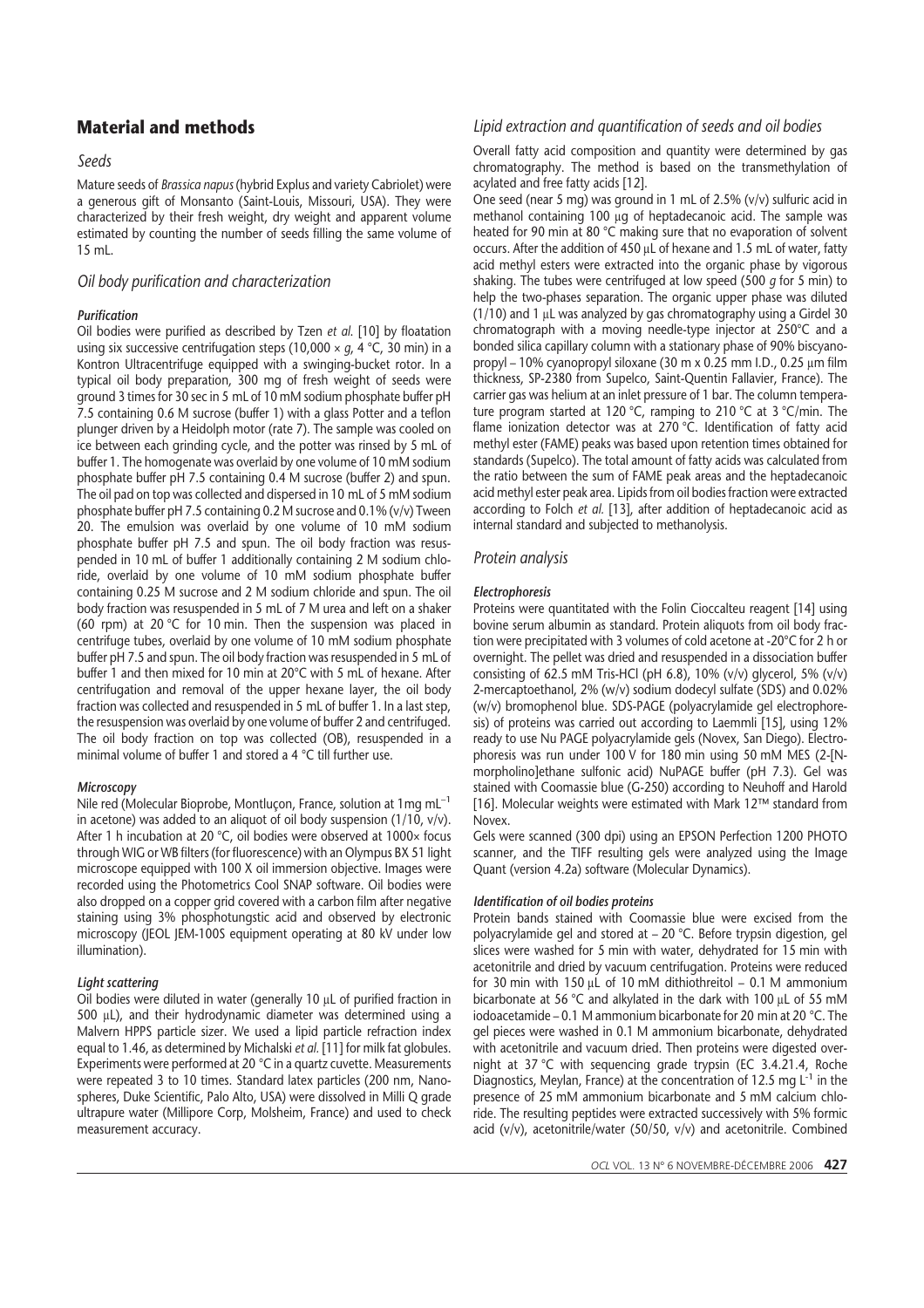extracts were dried and samples were dissolved in 1% formic acid before liquid chromatography-mass spectrometry analysis.

High performance liquid chromatography was carried out with a Spectra System equipment (Thermo Separation Products, Riviera Beach, USA) comprising a SCM1000 vacuum membrane degasser, P4000 gradient pumps and a manual injector. Volumes of 10  $\mu$ L of samples were loaded onto a reversed-phase BioBasic-18 column (1 × 150 mm, 300 Å pore size, 5 um film thickness, Thermo Electron Corporation). The column was eluted at a flow-rate of 0.1 mL min<sup>-1</sup> at 20 °C with 5% of solvent B (acetonitrile  $+ 0.1\%$  formic acid) in A (water  $+ 0.1\%$  formic acid) for 2 min and then with a linear gradient of B in A from 5 to 45% over 40 min then 45 to 95% over 5 min before re-equilibration. Eluant from the column was introduced in the electrospray ionisation source of a Thermo Electron LCQ Deca ion-trap mass spectrometer operating in positive ion mode. Instrumental parameters were capillary temperature 280 °C, capillary voltage 30 V, spray voltage 4.5 kV, sheath gas flow 80 a.u., auxiliary gas flow 5 a.u. Mass spectra were acquired scanning from m/z 200 to 2000. Ion fragmentation was carried out using a normalized collision energy of 35 arbitrary unit. Peptide ions were analyzed using the data-dependent "triple-play" method as follows: (i) full mass spectrum scan, (ii) ZoomScan (scan of the major ions with higher resolution to determine their charge), (iii) fragmentation of these ions. Protein identification was performed with Bioworks 3.1™ software using *Arabidopsis thaliana* and *Brassica napus* protein sequence databases extracted from non-redundant database downloaded from the National Center for Biotechnology Information (NCBI) FTP site. A collection of *Brassica napus* ESTs that has been generated from developing seeds (10, 15, 20, 25, 40, 45 days after pollination) and anthers in the framework of the French plant genomics programme "Genoplante" (http://www.genoplante.com) was also used during the progress of this work. The collection consists of 39 373 ESTs that have been arranged into 13 083 unique sequences after clustering and contiging [17]. The unigene set obtained after version 1 of contiging was used for similarity searches. No enzyme specificity was set for the query. The databasesearching algorithm Sequest<sup>TM</sup> uses a cross-correlation (Xcorr) and delta correlation (dCN) functions to assess the quality of the match between a tandem mass spectrum and amino acid sequence information in a database. The output data were evaluated in term of (i) trypsin nature of peptides, (ii) Xcorr magnitude up to 1.7, 2.2 and 3.3 for respectively mono-, di- and tri-charged peptides to minimize false positives, (iii) dCN higher than 0.1.

## **Results**

### *Characterization of rape seeds and purified oil bodies*

Explus and Cabriolet seeds were characterized only by little differences *(table 1)* in weight and size. On the contrary, water content of Cabriolet seeds was slightly higher. Oil bodies were purified from mature seeds and observed under fluorescence or electronic microscopy *(figure 1)*. They proved to be constituted of spheres able to emit fluorescence light upon incubation in the presence of Nile red. The size of oil bodies was estimated using dynamic light scattering or electronic microscopy. Oil bodies from Cabriolet seeds appeared systematically smaller. Protein and fatty acid contents were measured showing a ratio fatty acid/total protein near 1 in the mature seeds and a little enrichment of oil bodies in fatty acid (× 2 to 3). Protein and fat contents of seeds and oil bodies were slightly higher in the case of the standard Explus variety.

Fatty acid composition was determined in seeds and in purified oil bodies by gas chromatography of fatty acid methyl esters using heptadecanoic acid methyl ester as a standard *(table 2)*. It was verified that the seeds of Cabriolet variety were enriched in oleic acid and diminished in linoleic

|  | Table 1. Characteristics of rape seeds and purified oil bodies. |  |  |  |  |
|--|-----------------------------------------------------------------|--|--|--|--|
|--|-----------------------------------------------------------------|--|--|--|--|

|          |                                         | <b>Explus rape</b> | <b>Cabriolet rape</b> |
|----------|-----------------------------------------|--------------------|-----------------------|
| Seed     | Fresh weight (mg)                       | 5.03               | 5.10                  |
|          | Estimated volume ( $mm3$ )              | 7.9                | 8.9                   |
|          | Water content (%)                       | 8.7                | 12.0                  |
|          | Protein content (mg/mg)                 | $0.45 \pm 0.04$    | $0.41 \pm 0.02$       |
|          | Fat content (mg/mg)                     | $0.43 \pm 0.05$    | $0.39 \pm 0.02$       |
| Oil body | Hydrodynamic diameter <sup>a</sup> (nm) | $1095 \pm 212$     | $938 \pm 119$         |
|          | Microscopy diameter <sup>b</sup> (nm)   | $1328 \pm 404$     | $812 \pm 322$         |
|          | Protein content (µg/mg seed)            | $38.8 \pm 3.5$     | $33.8 \pm 7.4$        |
|          | Fat content (µq/mq seed)                | $100.3 \pm 2.3$    | $95.7 \pm 2.5$        |

<sup>a</sup> hydrodynamic diameter was estimated using laser dynamic light scattering. b average size was estimated using electronic microscopy by measurements on near 60 oil bodies.



Figure 1. *Oil bodies purified from rape seeds were inspected by fluorescence microscopy after staining with the lipophilic dye Nile Red or by electronic microscopy.*

Table 2*. Fatty acid composition of rape seeds and purified oil bodies.*

|                   | <b>Explus</b>           |       | <b>Cabriolet</b> |          |  |
|-------------------|-------------------------|-------|------------------|----------|--|
| <b>Fatty acid</b> | Oil body<br><b>Seed</b> |       | <b>Seed</b>      | Oil body |  |
| C16:0             | 4.87                    | 4.62  | 3.83             | 3.80     |  |
| $C16:1(n-7)$      | 0.29                    | 0.20  | 0.18             | 0.18     |  |
| C18:0             | 1.82                    | 1.60  | 1.79             | 1.58     |  |
| $C18:1(n-9)$      | 61.47                   | 61.82 | 73.48            | 73.87    |  |
| $C18:2(n-6)$      | 20.52                   | 20.44 | 9.28             | 9.12     |  |
| $C18:3(n-3)$      | 9.61                    | 9.79  | 9.91             | 9.97     |  |
| C20:0             | 0.40                    | 0.46  | 0.41             | 0.40     |  |
| $C20:1(n-9)$      | 1.02                    | 1.07  | 1.12             | 1.08     |  |

Average relative error was near 1.8%.

acid in regards to standard Explus seeds. The same fatty acid composition was recovered in seeds and oil bodies.

### *Protein composition of purified oil bodies*

The proteins contained in the oil body fraction obtained through the last step of preparation (see Material and Methods) were analyzed by denaturing polyacrylamide gel electrophoresis *(figure 2)*. The two protein patterns were similar for Explus or Cabriolet seeds. Only six different protein bands were clearly visible within the 15-70 kDa range after Coomassie blue staining. Upon scanning of gels and image analysis, an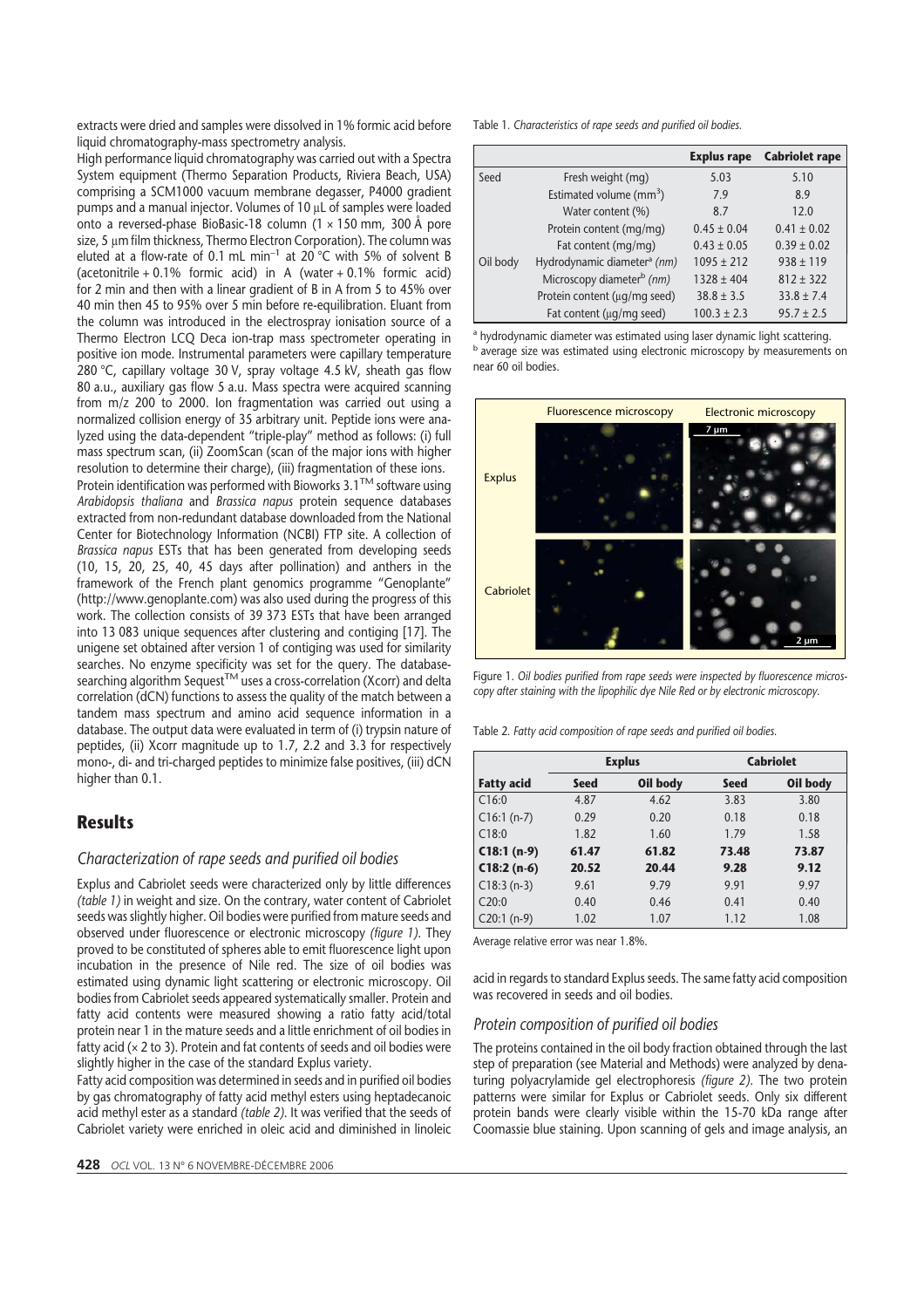

Figure 2. *SDS-PAGE of proteins from oil body fraction (OB) purified from Explus (E, 10 lg) or Cabriolet (C, 10 lg) seeds. Molecular mass marker was Mark 12 (M12) from Novex. Protein bands were numbered as in table 3.*

approximate quantification on the basis of band intensity was obtained *(table 3)*. The protein bands were identified through the analysis of their trypsin peptides with liquid chromatography-tandem mass spectrometry. As *Brassica napus* genome was not completely sequenced and accessible as public databases, they were identified in part through homology with *Arabidopsis thaliana* proteins. All the proteins were identified without ambiguity and with a high coverage of the protein sequence. The major proteins present in rape oil bodies were very homologous to integral proteins previously described in *A. thaliana* oil bodies [1]. Interrogation of ESTs database from *B. napus* immature seeds (Genoplante cDNA library) gave the possibility to determine the real protein sequences in *B. napus*. Eight oleosins were identified in rape oil bodies. One could be distinguished from the others due to its slightly higher apparent molecular mass of 22 kDa (band 5). This oleosin (contig accession number 155968 in the Genoplante database) corresponded only to a partial protein sequence which presented 61% identity and

Table 3*. Identified proteins in oil bodies purified from Brassica napus mature seeds.*

67% similarity with the N-terminal part of oleosin S4 from *A. thaliana* and possessed 17 supplementary amino acids. Protein band 6 showing an apparent molecular mass of 17 kDa was the major band and appeared to contain 7 oleosins the molecular mass of which was comprised between 19.3 and 21.5 kDa. Four oleosins (BnIII, BnV, napII and contig 155846) presented 82.5 to 86.7% identity with *A. thaliana* oleosin S3, one oleosin (contig 156118) presented 80.8% identity with *A. thaliana* oleosin S1 and two oleosins (contig 156532 and contig 156533) presented 77.1 to 80.3% identity with *A. thaliana* oleosin S2.

Besides oleosins, a protein highly similar to the 11-B-hydroxysteroid dehydrogenase-like protein described in *A. thaliana* was identified. However, only a partial sequence was recovered from ESTs database (235 amino acids against 349 amino acids for *A. thaliana* protein). This partial sequence corresponding to the N-terminal part of the protein presented 89.8% identity and 96.2% similarity with *A. thaliana* protein.

Finally, the presence of myrosinase-binding protein, myrosinaseassociated MyAP5 and  $\beta$ -glucosidase indicated a low contamination of oil body fraction with protein body. However, no storage protein (cruciferins) was identified.

## **Discussion**

The oil body preparation used repeated and numerous floatation steps. Proteins non-specifically associated with oil bodies were removed by detergent washing, ionic elution and finally urea treatment. Triglycerides from defective oil bodies were removed by hexane extraction. So, only few proteins were visible from oil body fraction and the contamination with proteins involved in the glucosinolate metabolism was relatively low. Seeds and oil body fraction had relatively high protein contents compared to other results. Murphy and Cummins [3] have reported a ratio fatty acid/total protein near 5.7 for oil bodies but they have noticed that total protein was assayed by three different methods and that protein recoveries were relatively low and variable. In fact, they have carried out protein determination on delipidated oil bodies and we have verified in that case a poor protein recovery.

Eight oleosins were identified in purified oil bodies from rape. These oleosins show a high similarity with *A. thaliana* oleosins. However, oppositely to *A. thaliana* oleosins, they were not resolved under SDS-PAGE due to their very similar molecular mass, except for rape oleosin S4. Rape oleosins were always heavier than the *A. thaliana* corresponding ones except for oleosin S2 the molecular mass of which was similar for *B. napus* and *A. thaliana*. Only four oleosins were described in rape by

| <b>Band</b>    | <b>Relative</b><br>intensity $(%)$ | <b>Identified protein</b>                 | <b>Apparent</b><br>molecular<br>weight (kDa) | <b>Sequence</b><br>molecular weight<br>(kDa) | <b>Sequence</b><br>coverage (%) | pl  | A. thaliana<br>orthologues |
|----------------|------------------------------------|-------------------------------------------|----------------------------------------------|----------------------------------------------|---------------------------------|-----|----------------------------|
|                | 2.6                                | Myrosinase-binding protein                | 88                                           | 99.404                                       | 6.8                             | 5.5 |                            |
| $\overline{2}$ | 6.4                                | <b>B-glucosidase</b>                      | 62                                           | 56.283                                       | 5.8                             | 6.2 | At3q03640                  |
| 3              | 4.4                                | Myrosinase-associated MyAP5               | 46                                           | 41.797                                       | 31.3                            | 8.5 |                            |
| $\overline{4}$ | 9.4                                | 11-β-hydroxysteroid<br>dehydrogenase-like | 40                                           | 40                                           | 22.1                            | 6.1 | At5q50600                  |
| 5              | 10.7                               | contig 155968                             | 22                                           | 23.024                                       | 28.6                            | 9.1 | At5q40420/S4               |
| 6              | 64.0                               | <b>BnV</b>                                | 17                                           | 20.286                                       | 49.7                            | 9.2 | At4q25140/S3               |
|                |                                    | <b>BnIII</b>                              |                                              | 21.540                                       | 19.0                            | 9.3 | At4q25140/S3               |
|                |                                    | Napll                                     |                                              | 19.349                                       | 53.7                            | 9.6 | At4q25140/S3               |
|                |                                    | contig 155846                             |                                              | 19.515                                       | 47.2                            | 9.2 | At4q25140/S3               |
|                |                                    | contig 156118                             |                                              | 20.777                                       | 23.8                            | 8.1 | At3q01570/S1               |
|                |                                    | contig 156532                             |                                              | 20.002                                       | 46.3                            | 9.1 | At3q27670/S2               |
|                |                                    | contig 156533                             |                                              | 19.880                                       | 25.5                            | 6.9 | At3q27670/S2               |

*OCL* VOL. 13 N° 6 NOVEMBRE-DÉCEMBRE 2006 **429**